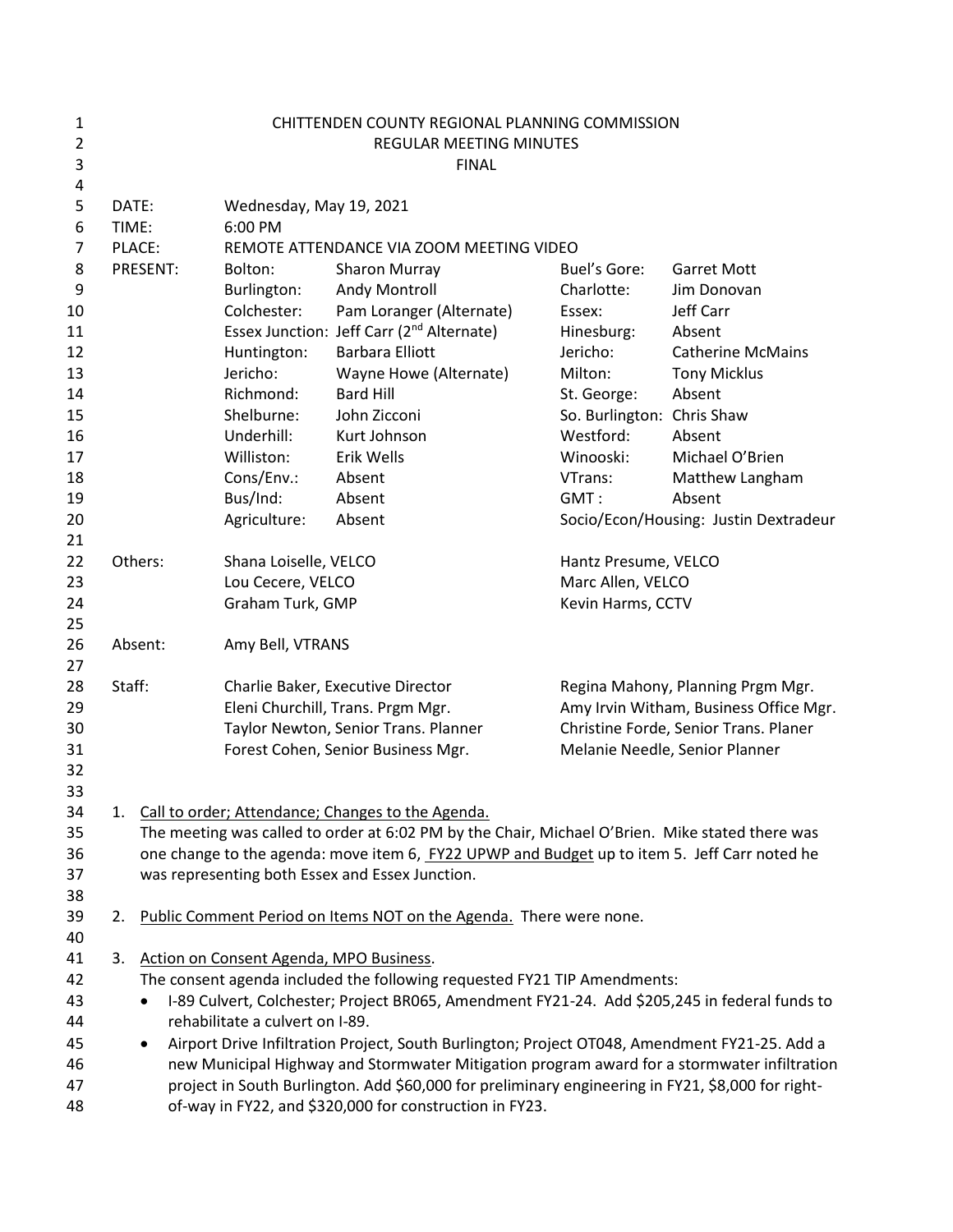| 1              | VT2A Connector Path, Beaudry Lane to VSECU, Williston; Project BP112, Amendment FY21-26.                   |
|----------------|------------------------------------------------------------------------------------------------------------|
| $\overline{2}$ | Add a new Transportation Alternatives award for a connector path along VT2A in Williston. Add              |
| 3              | \$46,512 for preliminary engineering in FY21.                                                              |
| 4              | Spear Street Bike/Ped Connector, US Forest Service to Swift Street, South Burlington; Project<br>$\bullet$ |
| 5              | BP113, Amendment FY21-27. Add a new Transportation Alternatives award for a connector path                 |
| 6              | along Spear Street in South Burlington. Add \$53,904 for preliminary engineering in FY21.                  |
| 7              | Exit 16 Improvements, Colchester; Project HP102, Amendment FY21-28. Remove \$4,794,000 in<br>$\bullet$     |
| 8              | federal funds for construction in FY21 and add \$1,250,000 for preliminary engineering in FY21.            |
| 9              | The current project schedule does not anticipate that construction funds will be needed in FY21            |
| 10             | (before September 30, 2021). Additional preliminary engineering funds are needed.                          |
| 11             | Class I Concrete Pavement Repair, US7 and West Allen Street, Winooski; Project HP145,<br>$\bullet$         |
| 12             | Amendment FY21-29. The low bid for this project was \$1,297,953 and the project cost in the TIP            |
| 13             | is \$1,150,000 which is a 13% increase in project cost. Add \$222,362 in federal funds in FY22 for         |
| 14             | this project.                                                                                              |
| 15             | Exit 17 Improvements, Colchester; Project BR050, Amendment FY21-30. Advance \$600,000 in<br>$\bullet$      |
| 16             | right-of-way funds from FY20 to FY21. The FY20 TIP had \$800,000 for right-of-way but only                 |
| 17             | obligated \$100,000. An additional \$600,000 is needed.                                                    |
| 18             |                                                                                                            |
| 19             | JIM DONOVAN MADE A MOTION, SECONDED BY ANDY MONTROLL, TO APPROVE THE CONSENT                               |
| 20             | AGENDA ITEMS. THE MOTION CARRIED UNANIMOUSLY BY MPO MEMBERS.                                               |
| 21             |                                                                                                            |
| 22             | 4. Approve Minutes of the April 21, 2021 Board Meeting. JEFF CARR MADE A MOTION, SECONDED BY               |
| 23             | CATHERINE MCMAINS, TO APPROVE THE APRIL 21, 2021 BOARD MEETING MINUTES, WITH EDIT(S).                      |
| 24             | MOTION CARRIED UNANIMOUSLY.                                                                                |
| 25             |                                                                                                            |
| 26             | Edit: Page 3, Line 35, remove parentheses and add the word "are" to the following sentence:<br>$\bullet$   |
| 27             | "DC Fast Charging stations are public charge stations".                                                    |
| 28             |                                                                                                            |
| 29             | 5. FY22 UPWP and Budget                                                                                    |
| 30             | Public Hearing. CHRIS SHAW MADE A MOTION, SECONDED BY JIM DONOVAN, TO OPEN THE<br>а.                       |
| 31             | PUBLIC HEARING AT 6:06 PM. MOTION CARRIED UNANIMOUSLY.                                                     |
| 32             |                                                                                                            |
| 33             | 6. Draft VELCO Long Range Transmission Plan presentation                                                   |
| 34             | Regina introduced Vermont Electric Power Company (VELCO) staff members, Shana Loiselle,                    |
| 35             | Communications & Policy Advocate, and Hantz Presume, Senior Lead Planner. VELCO Staff were                 |
| 36             | invited to provide an overview presentation on the VELCO Draft Long Range Transmission plan.               |
| 37             | Additionally, Lou Cecere and Marc Allen, Transmission Planning Engineers with VELCO, and Graham            |
| 38             | Turk, Innovation Strategist, from Green Mountain Power (GMP) were in attendance. Regina                    |
| 39             | reminded members this is an informational overview only and no action is required. The                     |
| 40             | information will ultimately be incorporated into the next ECOS and Energy Plan update.                     |
| 41             |                                                                                                            |
| 42             | The Draft VELCO Long Range Transmission Plan represents a future 20-year projection and includes           |
| 43             | findings of 18-22 months collaboration between multiple stakeholders. Input has been collected             |
| 44             | from the public, state regulators and RPCs. Shana shared a short video. Highlights of the video            |
| 45             | included the following: VELCO manages the state-wide electric transmission system. Every three             |
| 46             | years VELCO must publish an update of its 20-year Vermont Long-Range Transmission Plan. The plan           |
| 47             | identifies reliability concerns and the transmission alternatives that will address those concerns.        |
| 48             |                                                                                                            |
|                |                                                                                                            |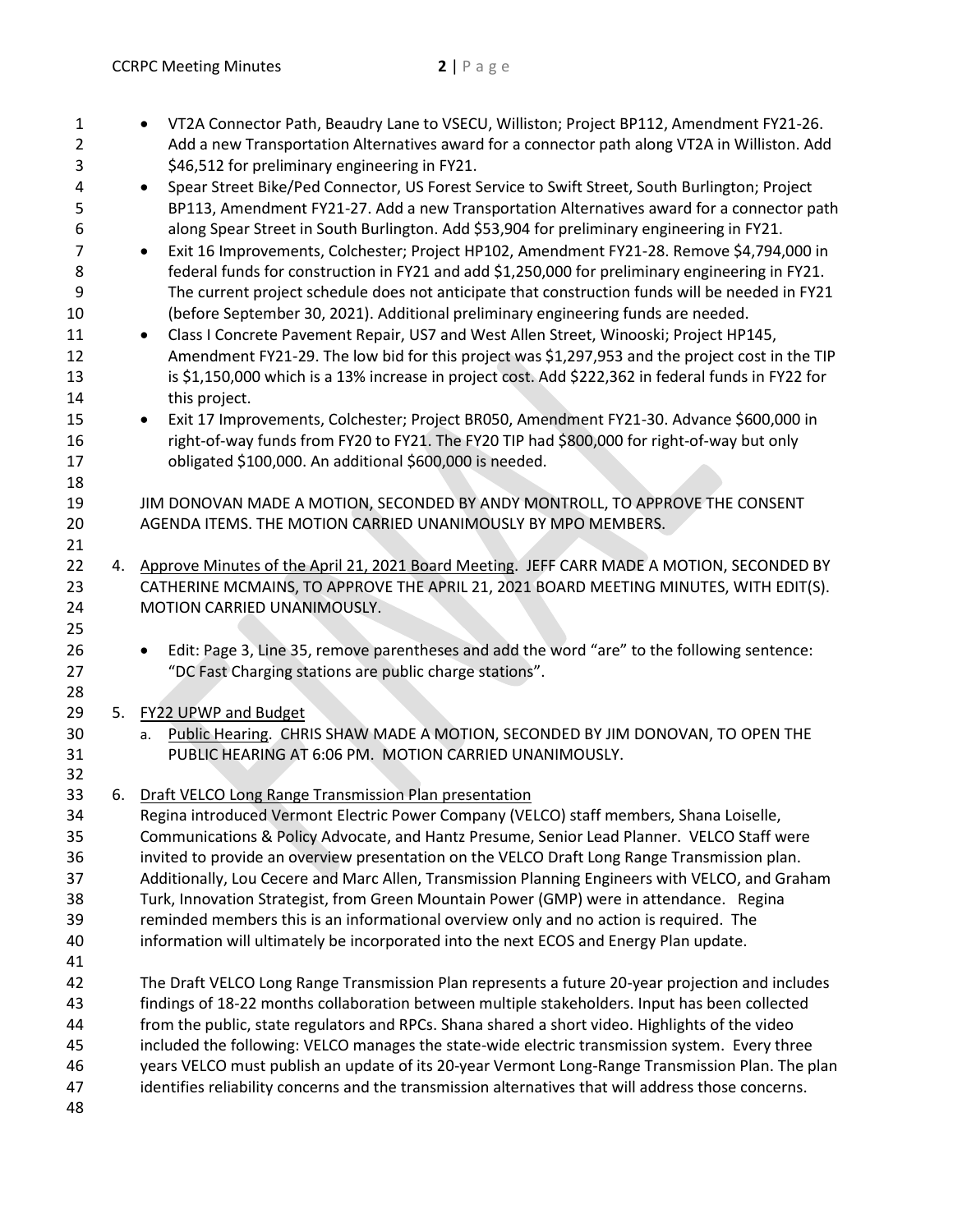| $\mathbf{1}$   |           | Hantz Presume shared the PowerPoint presentation, Draft 2021 Vermont Long-Range Transmission            |
|----------------|-----------|---------------------------------------------------------------------------------------------------------|
| $\overline{2}$ |           | Plan with members. The plan was prepared to:                                                            |
| 3              |           | Plan associated public outreach required by Vermont statute and Public Utility                          |
| 4              |           | Commission order                                                                                        |
| 5              |           | Support full, fair, timely consideration of all cost-effective non-wires solutions to                   |
| 6              |           | growth-related issues                                                                                   |
| 7              |           | Inform utilities, regulators, and other stakeholders' consideration of policy and projects<br>$\bullet$ |
| 8              |           |                                                                                                         |
| 9              |           | Information provided within the presentation included:                                                  |
| 10             | $\bullet$ | Load Forecast Scenarios; winter and summer, spanning years 2020-2040                                    |
| 11             | $\bullet$ | Solar PV Growth Scenarios; Economic forecast spanning years 2020-2040                                   |
| 12             | $\bullet$ | Results of Ability to Serve Peak Loads = No major upgrades needed to serve load within the              |
| 13             |           | 10-year horizon                                                                                         |
| 14             |           | Bulk System: No peak load concerns<br>$\circ$                                                           |
| 15             |           | Predominately Bulk System: No peak load concerns/Acceptable loss of load, as a<br>$\circ$               |
| 16             |           | direct consequence of outage and operator actions                                                       |
| 17             |           | Sub-transmission issues: Some issues/concerns<br>$\circ$                                                |
| 18             |           | High Load scenario: Minimal effect within 10 years. After 10 years requires non-<br>$\circ$             |
| 19             |           | transmission solutions to avoid transmission upgrades, load management, energy                          |
| 20             |           | efficiency, storage, and generation                                                                     |
| 21             |           | Results: Ability to Accommodate Distributed Generation (DG)                                             |
| 22             |           | Optimizing DG distribution avoids major upgrades in short term<br>$\circ$                               |
| 23             |           | Increased solar generation exceeds what Vermont's transmission system may be<br>$\circ$                 |
| 24             |           | able can accommodate in 10 years                                                                        |
| 25             |           | Solar PV Map - Transmission total DG zone limits                                                        |
| 26             |           | Transmission system capacity is greater in the southern part of Vermont than in the<br>O                |
| 27             |           | north                                                                                                   |
| 28             |           | Optimized solar PV distribution Regional Planning Commission Zones                                      |
| 29             |           | VELCO compared optimized solar PV scenario to RPC solar generation targets in RPC<br>$\circ$            |
| 30             |           | Regional Energy Plans - in most cases, optimized solar PV scenario capacity is less                     |
| 31             |           | than the RPC solar generation targets. This demonstrates areas of concern where                         |
| 32             |           | we need to find ways to meet the targets. We must find ways to absorb the excess                        |
| 33             |           | generation in areas and accommodate load flexibility                                                    |
| 34             |           | Recommendations                                                                                         |
| 35             |           | Greater weight to grid impacts when needed when siting generation<br>$\circ$                            |
| 36             |           | Bring to scale flexible load management<br>$\circ$                                                      |
| 37             |           | Enable inverter grid support functionality (voltage control and ride through                            |
| 38             |           | capability)                                                                                             |
| 39             |           | Enable utility management of distributed generation<br>٠                                                |
| 40             |           | Continue to evolve with storage<br>٠                                                                    |
| 41             |           | Establish data organizational architecture<br>٠                                                         |
| 42             |           | Deepen/Broaden fiber communications network                                                             |
| 43             |           | <b>Grid Reinforcements</b><br>$\circ$                                                                   |
| 44             |           | Transmission                                                                                            |
| 45             |           | Sub transmission                                                                                        |
| 46             |           | <b>Distribution investments</b><br>п                                                                    |
| 47             |           | Next Outreach Steps                                                                                     |
|                |           |                                                                                                         |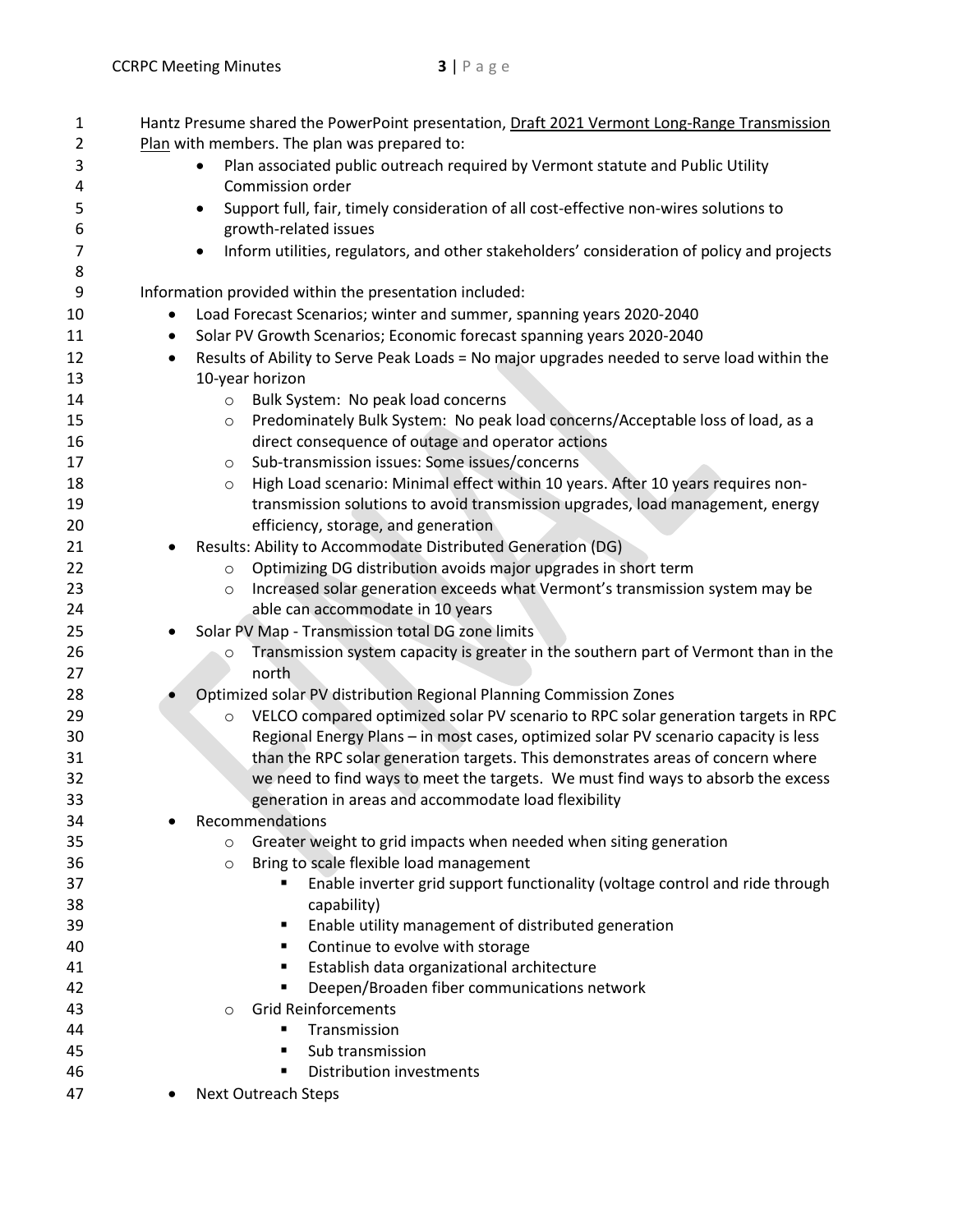- o Continue direct, key stakeholder discussions
- o Incorporate public comments into report
- o Submit report to Vermont Public Utility Commission by July 1, 2021
- Garret Mott asked about storage options. Hantz said there are various options available, examples include battery storage, compressed air, and pump-hydro. Flow batteries for long range storage.

 Jeff Carr had two questions. First, for the long term, is there a potential disruption effect associated with Global Foundries? Hantz said this has more to do with supply generation and from a transmission perspective there is no change. He is not aware of any needs for upgrades due to Global Foundries plans. Global Foundries would have access to power from New England and they are not planning to increase the MW's they need. Second, there was a lot of time spent working on a transmission proposal with Canada, where Hydro-Quebec would bring electric transmission to New England. This would help with funding capabilities. Is this over or is it still something that could still happen? Hantz explained there is still possibility for Canadian import to work with New England states within the next 5 to 10 years.

 Bard Hill asked what is attention to siting and what does this look like for planning commissions? Hantz explained what we are seeing in terms of siting, where part of the system generation is being curtailed and large 500KW projects affect the system negatively. In areas where there is a lot of activity feeders are at capacity. There are potential mitigating measures to have developers look at other storage options. Bard also questioned the aggressive targets for Electric Vehicles. Hantz stated, this is what we want in Vermont; Electric Vehicles, Heat Pumps, there will be much more of this in the future. The forecast predicts large loads, and the system is not designed to hold these. It does not mean we shouldn't do this; it simply means we need to think of ways to make it happen. Essentially, we need to do more to accommodate the forecasts.

 Sharon Murray asked if wind energy is off the table for long range planning? Hantz said, "no," it is an option, but Vermont has not seen a lot of interest to build large scale wind plants.

 John Zicconi asked if transmission upgrades are funded by project developers? Hantz explained yes, the beneficiary pays. Vermont is part of an interconnected New England grid. Capacity and energy resources and the costs associated are shared. Graham explained there is a tariff system associated with solar scale and storage on the GMP system. We want to send a message to larger developers that they need to be in places with capacity. John also asked about the future of Electric Vehicles and Green Mountain Power storage. Hantz said this is real, the technology is there but it is about customer choice. The schedule for at home Electric Vehicle charging stations being switched off is voluntary scheduling. Graham explained GMP is using it as a fleet vehicle system now. We are still waiting for technology to mature and it is not available as residential model.

- 
- Regina, Mike, and Charlie thanked everyone from VELCO and Graham from GMP for sharing the information with us. Shana shared VELCO's long range transmission plan, found here: **[Vermont Long-Range Transmission Plan \(vermontspc.com](https://www.vermontspc.com/assets/documents/2021Plan_publicreviewdraft.pdf)**)
- 5. FY22 UPWP and Budget (continued)

 Mike invited members to return to agenda item 5 and asked if there were any members of the pubic in attendance. There were none.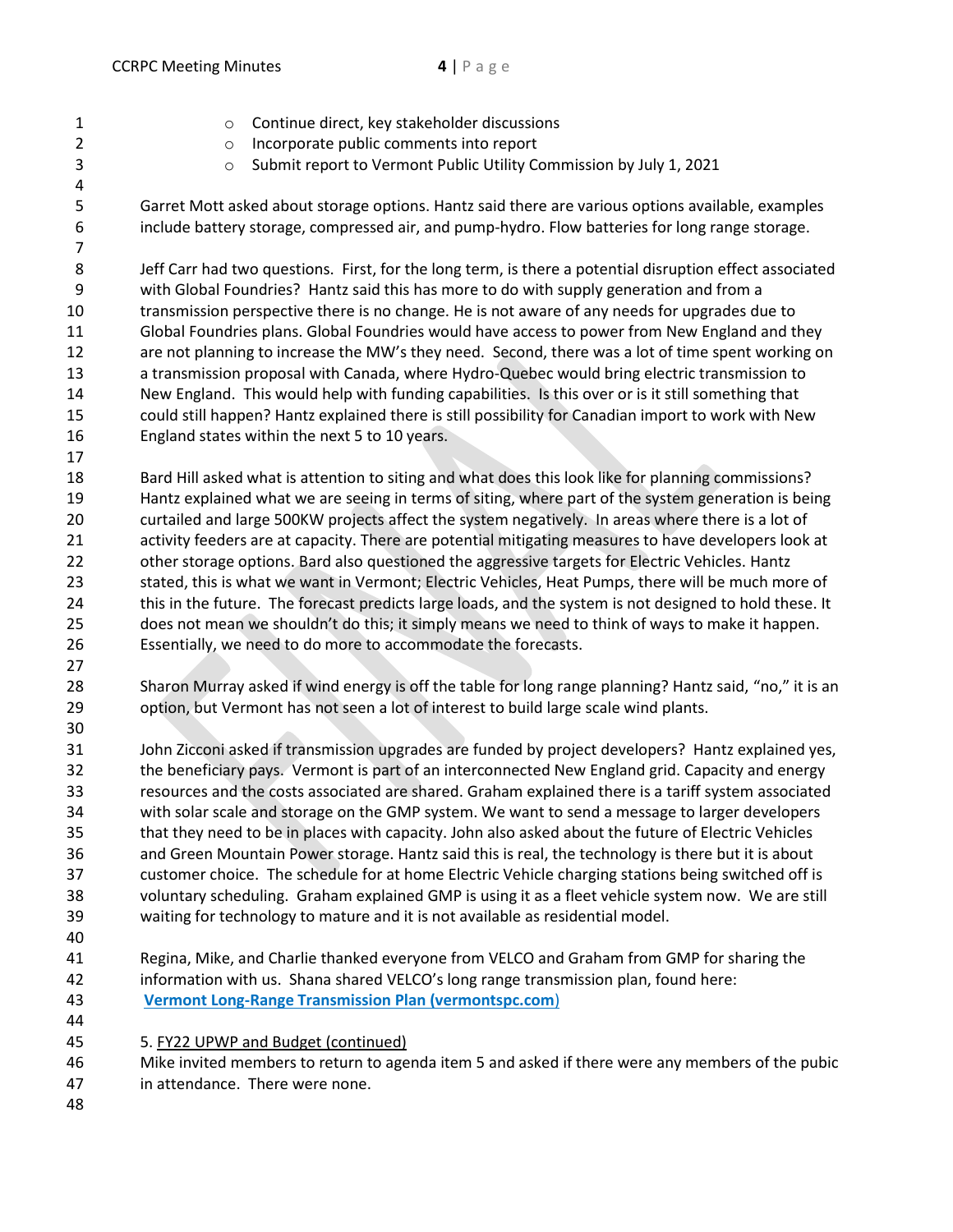| $\mathbf{1}$   | a. Continued - Public Hearing. JEFF CARR MADE A MOTION, SECONDED BY GARRET MOTT, TO                                                                                                                 |                                   |                                         |                                                                                                         |            |             |        |  |
|----------------|-----------------------------------------------------------------------------------------------------------------------------------------------------------------------------------------------------|-----------------------------------|-----------------------------------------|---------------------------------------------------------------------------------------------------------|------------|-------------|--------|--|
| $\overline{2}$ |                                                                                                                                                                                                     |                                   |                                         | CLOSE THE PUBLIC HEARING AT 6:58 PM. MOTION CARRIED UNANIMOUSLY.                                        |            |             |        |  |
| 3              |                                                                                                                                                                                                     |                                   |                                         |                                                                                                         |            |             |        |  |
| 4              |                                                                                                                                                                                                     |                                   | b. Approve FY22 UPWP & BUDGET           |                                                                                                         |            |             |        |  |
| 5              | Charlie referred members to the FY22 UPWP and Budget documents included with the packet. He                                                                                                         |                                   |                                         |                                                                                                         |            |             |        |  |
| 6              | explained there was one edit to task 7.1.3 Vermont Online Bridge and Inventory Tool. VTrans is                                                                                                      |                                   |                                         |                                                                                                         |            |             |        |  |
| $\overline{7}$ | increasing the budget amount to \$25,000. Charlie explained some rows or cells are colored yellow                                                                                                   |                                   |                                         |                                                                                                         |            |             |        |  |
| 8              | to indicate the possibility of change as we learn more regarding different agreements and budgets.                                                                                                  |                                   |                                         |                                                                                                         |            |             |        |  |
| 9              |                                                                                                                                                                                                     |                                   |                                         | These will be updated in the mid-year adjustment.                                                       |            |             |        |  |
| 10             |                                                                                                                                                                                                     |                                   |                                         |                                                                                                         |            |             |        |  |
| 11             |                                                                                                                                                                                                     |                                   |                                         | JEFF CARR MADE A MOTION, SECONDED BY ANDY MONTROLL, TO APPROVE THE FY22 UPWP AND                        |            |             |        |  |
| 12             |                                                                                                                                                                                                     | <b>BUDGET AS PRESENTED. VOTE:</b> |                                         |                                                                                                         |            |             |        |  |
| 13             |                                                                                                                                                                                                     | Bolton:                           | Yes                                     | Burlington:                                                                                             | Yes $(4)$  | Charlotte:  | Yes    |  |
| 14             |                                                                                                                                                                                                     | Colchester:                       | Yes $(2)$                               | Essex:                                                                                                  | Yes        | Essex Jct:  | Yes    |  |
| 15             |                                                                                                                                                                                                     | Hinesburg:                        | Absent                                  | Huntington:                                                                                             | Yes        | Jericho:    | Yes    |  |
| 16             |                                                                                                                                                                                                     | Milton:                           | Yes                                     | Richmond:                                                                                               | Yes        | St. George: | Absent |  |
| 17             |                                                                                                                                                                                                     | Shelburne:                        | Yes                                     | So. Burlington: Yes (2)                                                                                 |            | Underhill:  | Yes    |  |
| 18             |                                                                                                                                                                                                     | Westford:                         | Absent                                  | Williston:                                                                                              | <b>Yes</b> | Winooski:   | Yes    |  |
| 19             |                                                                                                                                                                                                     | VTrans:                           | Yes                                     |                                                                                                         |            |             |        |  |
| 20             |                                                                                                                                                                                                     |                                   |                                         |                                                                                                         |            |             |        |  |
| 21             |                                                                                                                                                                                                     |                                   |                                         | MOTION CARRIED WITH 21 OF 24 VOTES AND 15 OF 18 MUNICIPALITIES VOTING IN THE                            |            |             |        |  |
| 22             |                                                                                                                                                                                                     | AFFIRMATIVE.                      |                                         |                                                                                                         |            |             |        |  |
| 23             |                                                                                                                                                                                                     |                                   |                                         |                                                                                                         |            |             |        |  |
| 24             |                                                                                                                                                                                                     |                                   |                                         | 7. VPSP2 Equity Screen for Regionally Driven Transportation Projects                                    |            |             |        |  |
| 25             |                                                                                                                                                                                                     |                                   |                                         |                                                                                                         |            |             |        |  |
| 26             | Eleni referred members to the memo included in the packet. She reminded everyone this is an<br>informational memo, and this process (VPSP2 Equity Screening) is still in draft form and at the very |                                   |                                         |                                                                                                         |            |             |        |  |
| 27             |                                                                                                                                                                                                     |                                   |                                         | early stages of development. She introduced Christine Forde who has been working on the VPSP2           |            |             |        |  |
| 28             |                                                                                                                                                                                                     |                                   |                                         | process with VTrans over the last few years. Christine explained the actual project scores will be      |            |             |        |  |
| 29             |                                                                                                                                                                                                     |                                   |                                         | looked at next month once received from VTrans. She also explained that the scores reviewed by          |            |             |        |  |
| 30             |                                                                                                                                                                                                     |                                   |                                         | the Board in April were derived using qualification sheets and they will be slightly different than the |            |             |        |  |
| 31             |                                                                                                                                                                                                     |                                   |                                         | VTrans scores since they are using a more detailed workbook. She stated that the CCRPC staff wants      |            |             |        |  |
| 32             |                                                                                                                                                                                                     |                                   |                                         | to develop and employ an Equity Screen or Score in the VPSP2 process.                                   |            |             |        |  |
| 33             |                                                                                                                                                                                                     |                                   |                                         |                                                                                                         |            |             |        |  |
| 34             |                                                                                                                                                                                                     |                                   |                                         | Eleni reiterated that this is an initial effort to develop an Equity Screening and the methodology will |            |             |        |  |
| 35             | change the process is refined. She also said that the CCRPC will be working with VTrans and other                                                                                                   |                                   |                                         |                                                                                                         |            |             |        |  |
| 36             | RPCs in the next 6 to 8 months to develop a Transportation Equity Framework that can be used                                                                                                        |                                   |                                         |                                                                                                         |            |             |        |  |
| 37             | statewide. For this initial screening, CCRPC staff utilized the ECOS Map viewer to understand some                                                                                                  |                                   |                                         |                                                                                                         |            |             |        |  |
| 38             | of the populations living near a project or that may use a project. The data included:                                                                                                              |                                   |                                         |                                                                                                         |            |             |        |  |
| 39             |                                                                                                                                                                                                     |                                   |                                         |                                                                                                         |            |             |        |  |
| 40             |                                                                                                                                                                                                     |                                   |                                         | Race (currently categorized as % non-white; there is a need for disaggregated data)                     |            |             |        |  |
| 41             |                                                                                                                                                                                                     |                                   | % of population linguistically isolated |                                                                                                         |            |             |        |  |
| 42             |                                                                                                                                                                                                     |                                   |                                         | % of population with income below Federal poverty level                                                 |            |             |        |  |
| 43             | Subsidized housing as well as type of housing (single, multifamily, group quarters,                                                                                                                 |                                   |                                         |                                                                                                         |            |             |        |  |
| 44             |                                                                                                                                                                                                     |                                   | mobile home)                            |                                                                                                         |            |             |        |  |
| 45             |                                                                                                                                                                                                     | $\bullet$                         |                                         | Opportunity index, which includes data on poverty rate, school proficiency,                             |            |             |        |  |
| 46             |                                                                                                                                                                                                     |                                   |                                         | homeownership rate, unemployment, and job access.                                                       |            |             |        |  |
|                |                                                                                                                                                                                                     |                                   |                                         |                                                                                                         |            |             |        |  |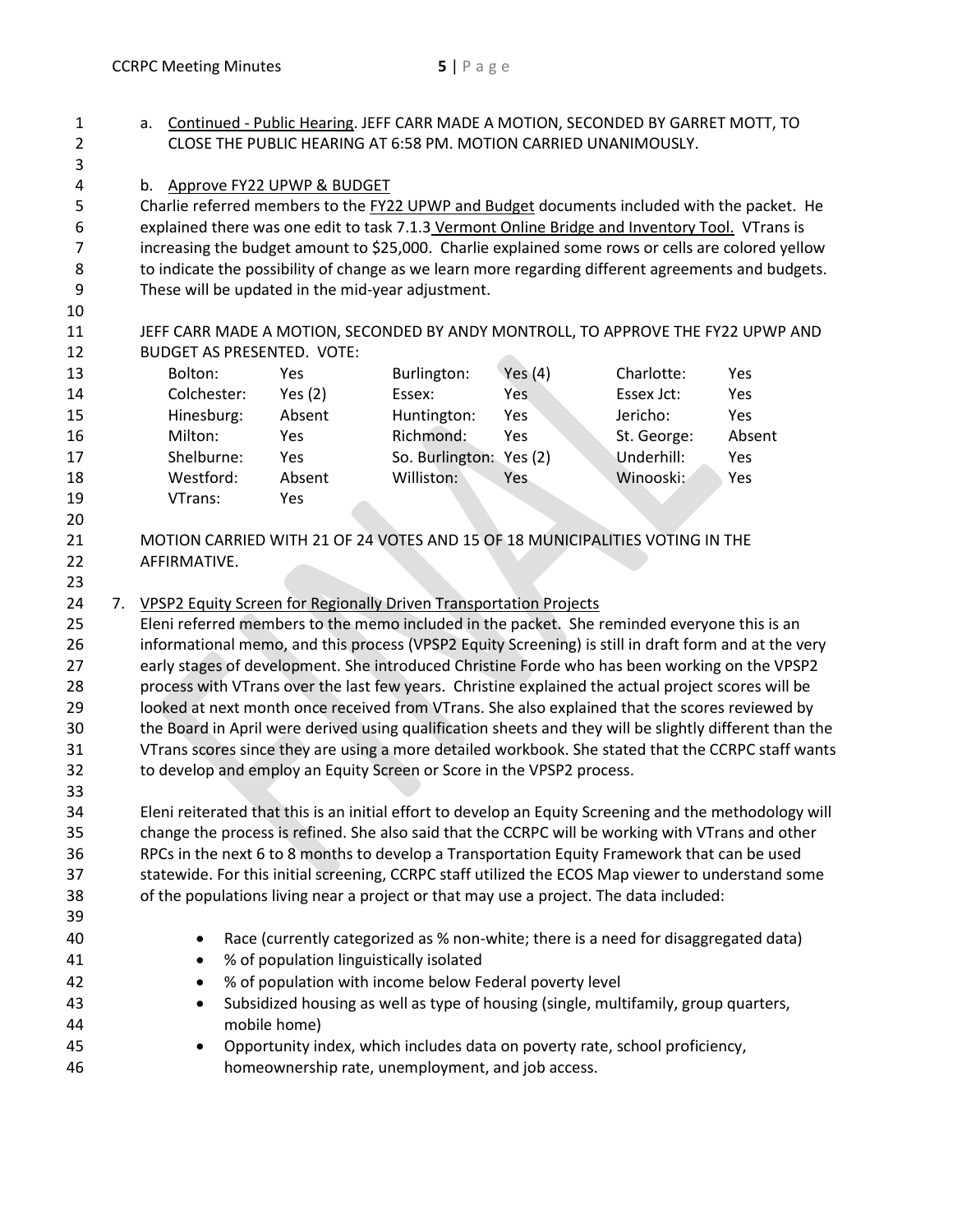• CCRPC staff considered our personal knowledge and experience of the project area, facilities, outreach during the scoping study, etc. With this information, CCRPC staff applied an impacts-benefit based approach to assign a general equity methodology as used by the NJ Transportation Planning Authority. • Higher positive ranking: Address safety problems, results in reduced noise, air or pollutant impacts, mitigates community cohesion or other social impacts; mitigates cumulative impacts, or improves accessibility to employment, education, healthcare, and other essential services for Environmental Justice (EJ) communities. 11 • Medium positive ranking: Add/improve vehicle, bicycle, transit, or pedestrian connectivity within EJ communities. 13 • Lower ranking: Repair roadways or bridges, or streetscapes unless project would result in permanent negative impacts to traffic conditions in the neighborhood (e.g., by bringing in more vehicle traffic) or would involve significant right-of-way acquisition in EJ communities. Some projects would be considered "neutral" if they do not appear to have a positive or negative 18 impact on EJ communities. We did not rate any projects as negative with this approach. CCRPC staff is looking for the Board's feedback and ways we can improve it. Garret Mott said he feels there is a disconnect between the rankings, since the higher positive is 22 addressing safety, and the lower ranking is addressing roadway and bridge repairs. Shouldn't safety be correlated with bridge and roadways? Eleni said safety and asset management (maintenance for bridges, roadways, other assets) is included in the VPSP2 process already as separate categories and are not being ignored. The equity screening is looking specifically at degrees of benefits (safety and others) for underrepresented populations. Jim Donovan asked what the relationship between the higher positive ranking and the medium positive ranking is since they are measuring different areas. Eleni explained these categories provide room for judgement and she offered to speak more about these initial rankings outside of the meeting with any members who are interested. She also reiterated this process is only at the beginning stages and there is still a lot of work to be done. John Zicconi said he had similar questions as Garret and Jim, but he is also concerned if the equity piece has a separate ranking, having scores set up this way has potential to create negative public relations. He feels we need to be careful about how this is set up. Eleni said, the overall goal is to have equity incorporated into the VPSP2 process, because currently, there is no equity category, and at this stage we simply want to make sure we address equity in some way. Charlie said we are still at the very beginning stages of this work and there are many details to consider as the process moves forward. Staff will work on improving this for the June TAC and Board meetings. Bard noted that this reminded him of the phrase "Do you want it done right, or do you want it done right now?" Our answer is probably both and it will continue to get worked on over the coming year. 8. Chair/Executive Director Report 46 a) Equity Leadership Team. Charlie said the second meeting was held yesterday. He explained there was a reading assignment given and the material will be shared with the Board. Future Equity Leadership Team meetings will include minutes that will be include with the Board